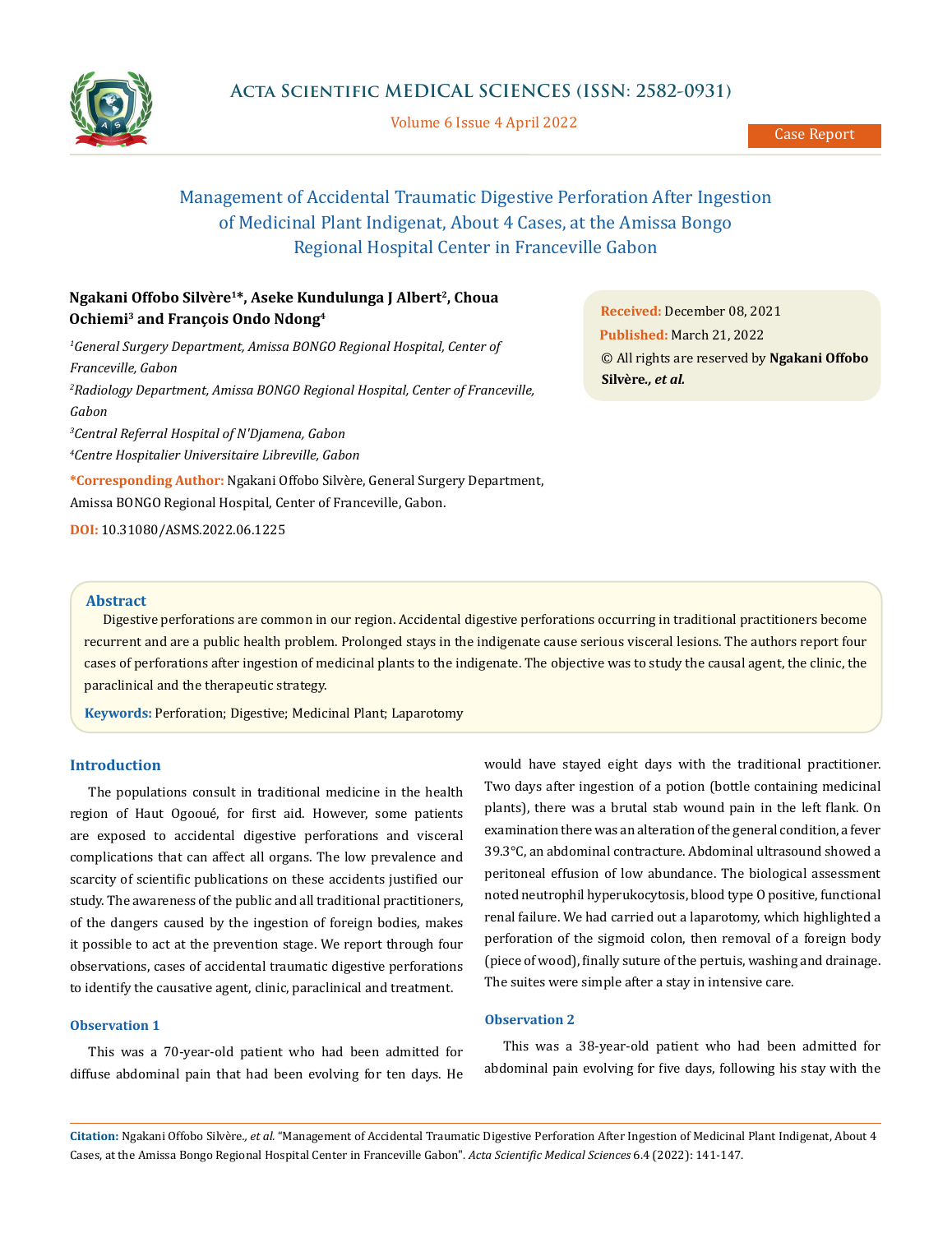

**Photo 1:** Sigmoid colonic perforation (image Offobo Silvère at CHRABF).



**Photo 3:** Extraction of the foreign body at the gastric antrum (Offobo image at CHRABF).



**Photo 2:** After extraction of the piece of wood 12 cm (image Offobo silvère at CHRABF).

traditional practitioner. He would have drunk a bottle of medicinal plant. On arrival there was an alteration of the general condition, an anemic syndrome, an infectious syndrome. The clinical examination noted abdominal contracture. The ultrasound had shown abundant peritoneal effusion. The biological assessment noted neutrophil hyperukocytosis, positive blood type B, hepatic insufficiency, and functional renal failure. We had carried out a laparotomy, which put in venta perforation of the anterior side of the gastric lair, then removal of a foreign body (piece of wood 7 cm), finally suture of the pertuis, washing and drainage. The suites were simple after a stay in intensive care.

## **Observation 3**

He was a 74-year-old patient from Moanda who had been admitted for diffuse abdominal pain that had been progressing for several days. He had a history of stroke three years ago. He would have stayed three days with the traditional practitioner. Four days after ingestion of a potion and mastication (bottle containing medicinal plants), there was a brutal stab wound pain of the epigastric region. On examination there was an alteration of the general condition, arterial hypertension 17/10, fever 39.5 C, abdominal contracture. Elsewhere there was an abdominal thoraco dermatosis. Abdominal ultrasound showed a peritoneal outpouring of great abundance. The biological assessment noted neutrophil hyperukocytosis, microcytic anemia, positive blood type B, functional renal failure. We had carried out a laparotomy, which put in ventagastric perforation measuring 3 cm in diameter, then removal of the foreign body (grains of native pepper), finally suture of the pertuis, washing and drainage. The suites were simple after a stay in resuscitation of ten 10 days.

## **Observation 4**

This was a 45-year-old patient who had been admitted for abdominal pain that had been progressing for four hours following her stay with the traditional practitioner. She has a history of balanced diabetes on oral anti-diabetics. She would have drunk a bottle of medicinal plant. On arrival there was gynoid obesity, agitation, and cold sweats. The clinical examination noted

**Citation:** Ngakani Offobo Silvère*., et al.* "Management of Accidental Traumatic Digestive Perforation After Ingestion of Medicinal Plant Indigenat, About 4 Cases, at the Amissa Bongo Regional Hospital Center in Franceville Gabon". *Acta Scientific Medical Sciences* 6.4 (2022): 141-147.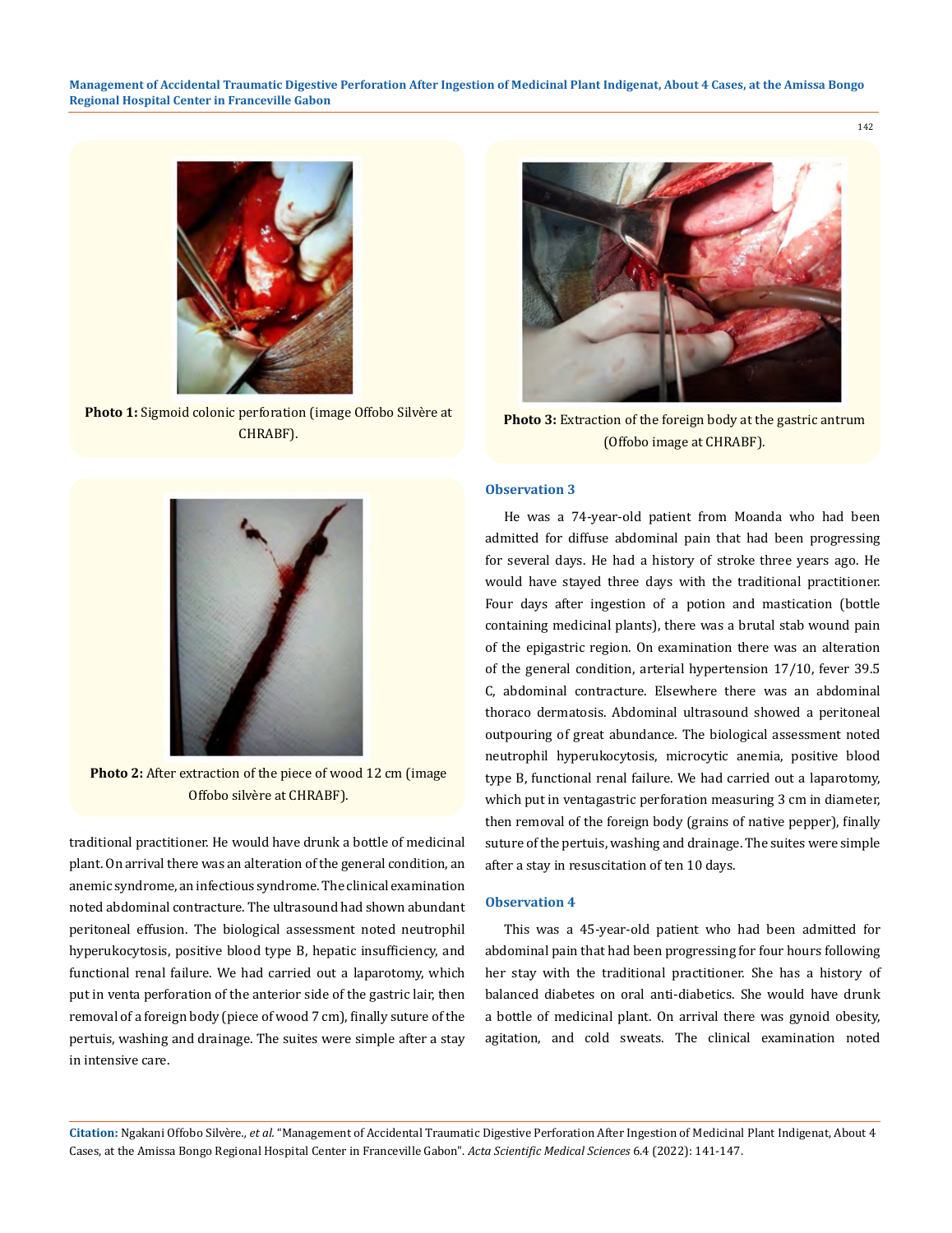143

abdominal contracture. The ultrasound had shown abundant peritoneal effusion. The biological examination was normal, a blood type O positive. We had carried out a laparotomy, which put in evidence perforation of the anterior face of the gastric lair of 5 cm in diameter, then removal of a foreign body (piece of wood 11 cm), finally suture of the pertuis, washing and drainage. The suites were simple after a stay in intensive care.



**Photo 4:** Extraction of a piece of weight by gastric perforation (offobo silvère image).

## **Discussion**

The ingestion of foreign bodies in adults is a rare occurrence. It represents only 5.2% of abdominal emergencies and only 0.3% of emergency hospitalizations of any special kind. It is seen in children [1]. Indeed, children represent 80% of the population at risk with a peak of frequency in the age group between 6 months and 6 years which represents  $70\%$  of cases of ingestion  $[2]$ . Many factors, such as dietary diversification at the age of 6 months or the psychomotor development of the child with a need to explore his environment  $\boxed{3}$ . A comparison of our series and a literature review shows that adult patients are victims of accidental foreign body ingestion of medicinal plants. In the series of Yasser [4] and in that of Sahota  $[5]$ , the average age is 28 and 32 respectively. As for the Monasteries, the average age in adults is 70 years. The absence of natural teeth and or the wearing of dentures, seem to be factors favoring the ingestion of foreign bodies at this age without distinction of sex  $[6]$ . Ingestion of foreign bodies in adulthood frequently occurs in a particular field (prisoners, patients with psychological disorders or alcoholics) [11]. In our series, patients followed by traditional practitioners ingest medicinal plants that perforate the digestive tract. The percentage is 90% in the Sahota series [5] and is only 10% in the Selivanov series [12]. In the Shen series, 8% of the victims of foreign body ingestion had abnormalities of the gastrointestinal tract: esophageal cancer (33%), esophageal stenosis (23.9%), diverticulum (15.9%), postgastrectomy (11.4%), hernia hiatal (10.2%) and achalasia (5.7%) [13]. Foreign bodies from the digestive tract are discovered in the esophagus in 80% of cases, more rarely in the stomach (15%), pylorus, proximal hail, ileocecal valve and anus [14-20]. Foreign bodies more than 2 cm thick and more than 5 cm long have tore main in the stomach [21]. Perforations are exceptional [13,23-25]. Sharp foreign bodies are more aggressive and initial or secondary perforations to difficult extraction or repeated contractions and swallowing attempt shave been reported [22]. Stops, dentures or bone splinter carry in addition to the perforative risk, an additional infectious risk and can be the cause of mediastinitis, cellulite, a paraoesophageal abscess an hepatic or appendicular abscess [26]. Eso vascular fistulas have been brought with the aorta especially [27,28], the carotids, the artery sous clavière or the azygos vein [23]. Ingestion of batteries is quite common in children and adults. The latter is the most corrosive  $[29]$ . Diagnosis is more difficult in the child seen than the interrogation is informative in only 5% of cases [11]. Ingestion of foreign bodies can go unseen, revealed by complications ranging from simple impaction to the lightning table of digestive perforation [7,16,30-41]. In our series these are four accidental cases after ingestion of medicinal plants. The voluntary ingestion of foreign bodies is usually seen in prisons, psychiatric patients  $\boxed{1}$  or in the context of a suicide attempt  $\boxed{43,44}$ . Rousseau reports the case of an intragastric foreign body secondary to the establishment of a nasogastric tube in a patient aged 67 years [4]. In children, we find coins (two-thirds of cases), pen caps, pawns, or toys with a diameter of less than 3 cm. While in adults, we most often find food foreign bodies (two-thirds of cases), bones, fish stops (40% in Asia), more rarely larger foreign bodies (dentures 4%) or sharper (needles, razor blade, safety pins, tooth picks.) or button cells whose local and general toxicity are established [1]. Finally the phenomenon, of body bagger syndrome, observed among drug traffickers who try to cross borders by ingesting packages of cocaine or other drug  $[6]$ . Bezoars are common in edentulous subjects or subjects with anatomical abnormalities. They may be trichobezoars [47], phytobezoars or lacto bezoars (in premature infants). In our series, these are pieces of wood (tree bark, mixed

**Citation:** Ngakani Offobo Silvère*., et al.* "Management of Accidental Traumatic Digestive Perforation After Ingestion of Medicinal Plant Indigenat, About 4 Cases, at the Amissa Bongo Regional Hospital Center in Franceville Gabon". *Acta Scientific Medical Sciences* 6.4 (2022): 141-147.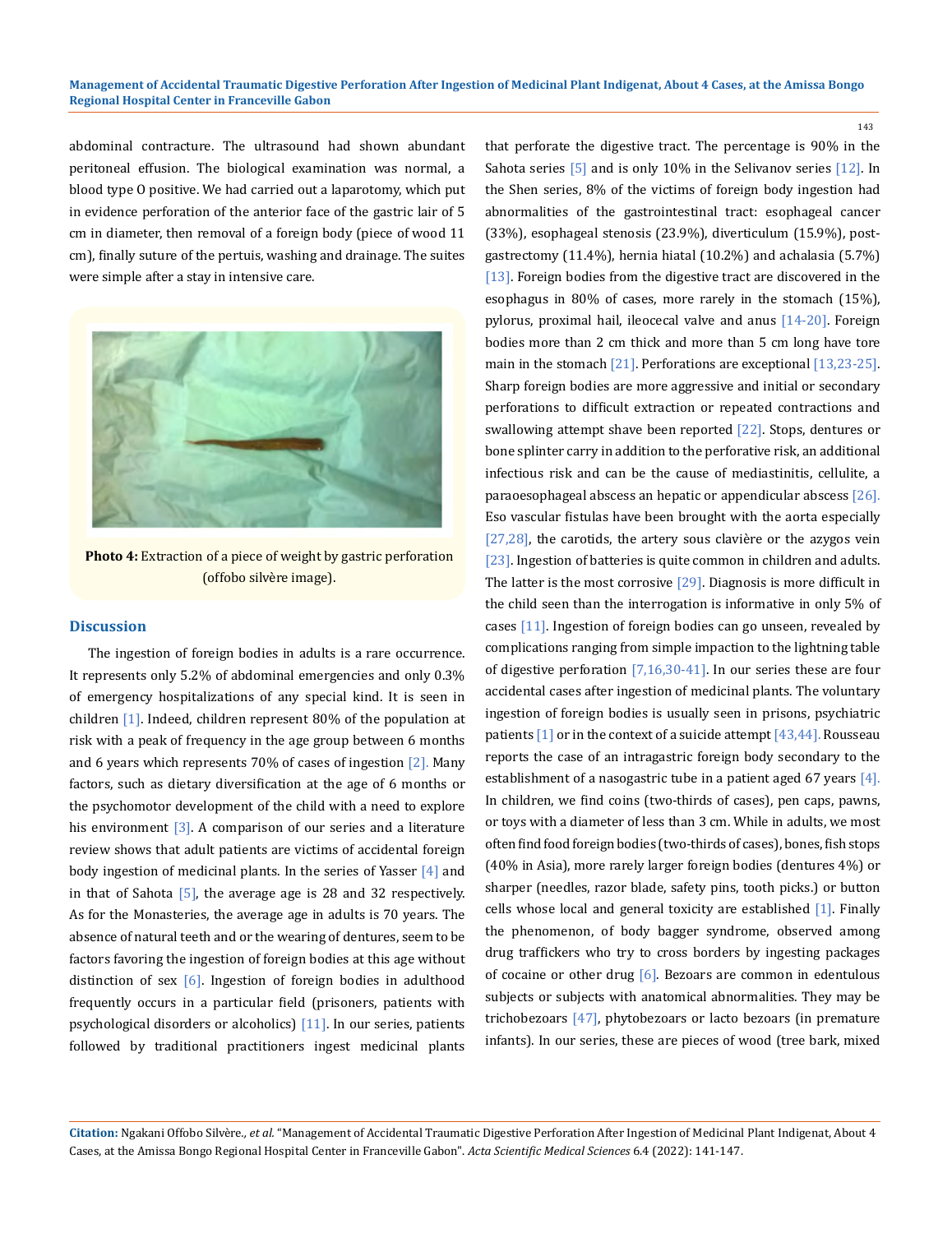with wood). The comparison with the literature review shows a predominance of poisons stops in the Kpemissi  $[48]$  and kamath [49] series, bones in the Iseh [7] and Selivanov [13] series and food foreign bodies in Shen's  $[2]$  and  $Goh[9]$ . Patients consult for a real or supposed ingestion in the first 24 hours in 70% of cases but the notion of ingestion may be unknown. This delay can go to a few months  $[50,51]$  or even several years  $[7,52]$ . In Lascombe's study of 122 cases of foreign body of the esophagus [22], with a delay in ingestion to admission varying from few hours to several weeks. In our series the delay was five days and only one case after one hour. Ingestion of foreign bodies leads to retrosternal pain, odynophagia, dysphagia, hyper sialorrhea, epigastria, digestive hemorrhages [32,40] and sometimes vomiting for large obstructive objects [46]. Nevertheless, it can be completely asymptomatic [5,53]. In our series, all patients were symptomatic at admission. This can be explained by the late consultation period which was longer than one day. Complications can sometimes be generative of ingestion [50,54-56]. Indeed, peritonitis reveals 14% of cases in the series of B. Rajeb  $[15]$ , 3% in the series of Selivanov  $[13]$ , 2.5% in that of Yasser [4]. Other revealing complications have been described in the literature such as an aortoesophageal fistula [27,28], mediastinitis or liver abscess  $[31]$ . In our series, all patients were in acute peritonitis.

X-rays of the chest of the front, neck face and profile are systematically essential [1]. But prefer endoscopy from the outset for both diagnostic and therapeutic purposes [53]. In fact, out of a series of 2394 cases at Quenn Mary Hospital in Hong-Kong, only 15% of foreign bodies were radiologically visible [22]. Standard X-rays taken in our patients have found pneumoperitoneum. Also the ultrasound performed in our patients has objectified digestive perforation and perinatal effusion in all cases. The scanner is very effective in detecting radio-transparent foreign bodies such as fish stops or chicken bones with a sensitivity of 100%, a specificity of 94% and a positive predictive value of 97% and to detect associated inflammatory or abscess al lesions. The transit oesogastroduodénal, currently, is less and less used in the diagnosis of the ingestion of foreign bodies, because overhung by endoscopy. Fibroscopy for diagnostic purposes is practiced from the outset by some authors, and very often provides missing information. Fibroscopy has not been performed in our patients. Perforation is when the foreign body ingested is by its shape or its vulnerable nature. But, it can be an accidental during an extraction by instrumental maneuvers: 1%

in the Selivanov series [13] and 4% in that of Sahota [5]. Perforation can interest the entire digestive tract with a high frequency when the foreign body has passed through the stomach and reaches the level of the hail (15 to 30%)  $[6]$ . In our series, the digestive tract was perforated. The obstruction can be an obstruction of the intestinal lumen [19,20] or a volvulus especially in children [18]. Fistulas especially complicate the sharp foreign bodies of the digestive tract and neighboring organs such as an aorto-esophageal fistula [27,28], a gastric broncho fistula [55], a tracheal esophageal fistula [7]). It can be towards the cervical spine reveting by spondylodiscitis, in the bronchi with a picture of pulmonary abscess, in the pericardium with a table of pericarditis [22], in the mediastinum with a table of mediastinitis  $\overline{5}$  or in the pancreas with a picture of acute pancreatitis [17]. But the migration can be in the opposite direction, Yalçim reports the case of a 10-month-old infant, victim of a migration from a pin of your back to the stomach. The presence of an esophageal foreign body for more than 24 hours is the major risk factor for potentially fatal indulgences [27,28,56]. In case of immediate non-extraction, 24 hours monitoring is desirable because only 22% to 37% of objects spontaneously pass into the stomach in less than 24 hours. As for gastric foreign bodies, they are less urgent to remove  $[48]$ . The therapeutic strategy depends on the size of the foreign body, its contours, the material it, the anatomical situation of the blockage and the state of the patient at the time of the infection. According to Letard  $[11]$ , ingested foreign bodies are evacuated spontaneously in 80 to 90% of cases; in 10 to 20% they require non-surgical extraction and for less than 1% the use of surgery. High therapeutic endoscopy extraction accounts for only 3.5% of all estrogen-inducedenal endoscopies. According to a survey carried out in 2001 by the French Society of Digestive Endoscopy (SFED), only 1700 gastroscopies were performed for foreign body extraction out of 1100000 or 1.5‰ of upper digestive fibroscopies. Endoscopic extraction is also indicated before a foreigner bodie with an occlusive risk: diameter greater than 2.5 cm for coarsely round objects or those whose length is greater than 5 cm for elongated objects [51]. The history of abdominal surgery or Crhon's disease is for some authors an indication for endoscopy. Curarization allows a greater relaxation of the upper sphincter of the esophagus. A conservative attitude is justified since the majority of foreign bodies pass spontaneously and without complications in 80 to 90% of cases [11,13]. It is based on rigorous radio clinical monitoring. It is generally indicated in asymptomatic patients, without obvious or latent complications and with foreigner bodie

144

**Citation:** Ngakani Offobo Silvère*., et al.* "Management of Accidental Traumatic Digestive Perforation After Ingestion of Medicinal Plant Indigenat, About 4 Cases, at the Amissa Bongo Regional Hospital Center in Franceville Gabon". *Acta Scientific Medical Sciences* 6.4 (2022): 141-147.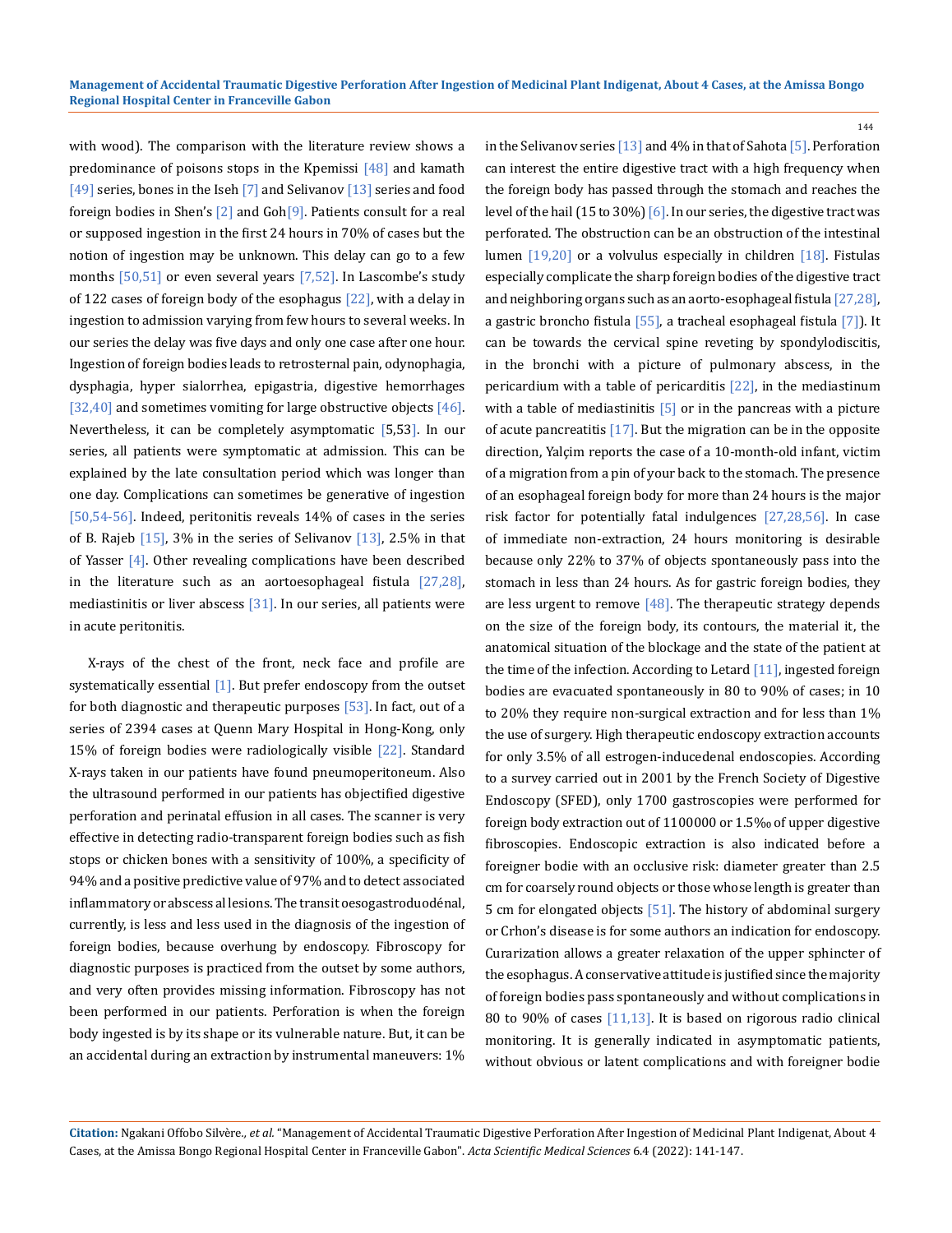whose dimensions and configuration in space are compatible with natural elimination  $[10]$ . Observation with diet for a maximum of 24 hours is recommended in patients with a blocked object in the esophagus. After this time, the object must be removed. Monitoring of patients who have ingested a battery includes an abdominal X-ray every 3 to 4 days; anti-secretory treatment may be prescribed to reduce the risk of corrosion  $[23]$ . The presence of a sharpened foreign body leads to the hospitalization of the patient and his diet due to a high risk of perforation, especially in the ileocecal region (15-35%) [1]. Radio-clinical monitoring is adopted according to Selivanov's results  $[13]$ . Pavlidis, Meanwhile, reports the 100% success of adopted surveillance in 92% of its patients [10]. For Vagner, 91% of spontaneously eliminated foreign bodies have a length of less than  $8 \text{ cm}$   $[8]$ . Apart from stopping the progression of the foreign body, other complications may require the intervention of surgery, including perforation of the digestive paroi. In our series, all patients present with peritonitis by perforation at admission. Surgery is indicated for an acute complication namely a digestive perforation, an occlusion, or a hemorrhagic vascular lesion. In our series, all patients are operated on urgently. These are the patients admitted in a frank table of peritonitis. In the Vagner's series  $[8]$ , 61% of patients are admitted and operated on within less than 6 hours. At the level of the cervical esophagus, esophagotomy by left cervicotomy is preferable. However, a straight cervicotomy has been described in a case of perforation of the esophagus to the posterior part of its upper third  $[22]$ . In international series, laparotomy is performed in all patients. Noparoscopy for foreign body extraction is described in the literature at the limit of our knowledge. The comparison of our series and a literature review shows that a perforation is found in 62 patients in the Goh series  $(38%)$  [9], 13 patients in the Vagner series  $(19.2\%)$   $[8]$ , 7 patients in the Selivanov series  $(7%)$   $[13]$ , 2 patients in the Yasser series  $(2.5%)$  $[4]$ . At the level of the stomach, a gastrotomy with extraction of the foreigner bodies then suture is performed most often. In case of perforation, a suture of it has near possible extraction of the foreign body and an abdominal toilet are then performed. At the level of the hail and when the foreign body is blocked in the intestinal lumen an enterotomy followed by suture is indicated. Enterostomy with abdominal toilet is performed when there is a perforation. At the colon level, a progression of the foreign body to the anal canal followed by manual extraction is attempted in the majority of cases. It was adopted by our team in a sick man with a wood as a foreign body sitting in the sigmoid colon. The comparison of our series and the data in the literature shows that our therapeutic results are not consistent with those of the literature. Endoscopy is the most popular extraction method in the literature with site success rates of up to 99%. In our series the treatment was essentially based on emergency laparotomy in our context, related to perforation. The mobility associated with the ingestion of foreign bodies has been considerably reduced since the improvement of new management techniques. It was 57% a century ago, 5% in the 1960s and less than  $1\%$  since  $1995$  [5,6,8,13,48]. We have not recorded any deaths in our series.

Armed medical surveillance is necessary. The literature review makes it possible to find concordant points of view with regard to the gravity of foreign bodies, sharp edges and perforation in this case the dentures menus of metal hooks.

#### **Conclusion**

The occurrence of ingestion of foreign bodies is common in our region. Accidental digestive perforation by ingestion of medicinal plant is recurrent. When the clinical picture is alarming, an emergency laparotomy will be indicated. The awareness of the general public and especially traditional practitioners about the dangers caused by the ingestion of foreign bodies, makes it possible to act at the prevention stage. In general, the prognosis depends on the type of object ingested, its aggressiveness and the time taken to take charge.

#### **Conflicts and Interests**

No Conflicts and Interests.

#### **Bibliography**

- 1. Lefriekh R., *et al*. "Ingestion of foreign bodies". *Moroccan Journal of Medicine and Health* 20.2 (2003): 52-57.
- 2. [Mohamed AAG. "Cervicotomy for ingestion of foreign bodies:](https://www.ncbi.nlm.nih.gov/pmc/articles/PMC5900799/)  About a case". *[Black African Medicine](https://www.ncbi.nlm.nih.gov/pmc/articles/PMC5900799/)* 40 (1993): 4.
- 3. Farmakakis T., *et al*[. "Magnitude and object-specific hazards of](https://pubmed.ncbi.nlm.nih.gov/17129614/)  [aspiration and ingestion injuries among children in Greece".](https://pubmed.ncbi.nlm.nih.gov/17129614/)  *[International Journal of Pediatric Otorhinolaryngology](https://pubmed.ncbi.nlm.nih.gov/17129614/)* 71 [\(2007\): 317-324.](https://pubmed.ncbi.nlm.nih.gov/17129614/)
- 4. [Yasser M and Abu-Safieh F. "Food and foreign body impaction](https://www.giejournal.org/article/S0016-5107(04)01086-7/fulltext)  in upper GI tract". *[Gastrointestinal Endoscopy](https://www.giejournal.org/article/S0016-5107(04)01086-7/fulltext)* 59.5 (2004): 242.

**Citation:** Ngakani Offobo Silvère*., et al.* "Management of Accidental Traumatic Digestive Perforation After Ingestion of Medicinal Plant Indigenat, About 4 Cases, at the Amissa Bongo Regional Hospital Center in Franceville Gabon". *Acta Scientific Medical Sciences* 6.4 (2022): 141-147.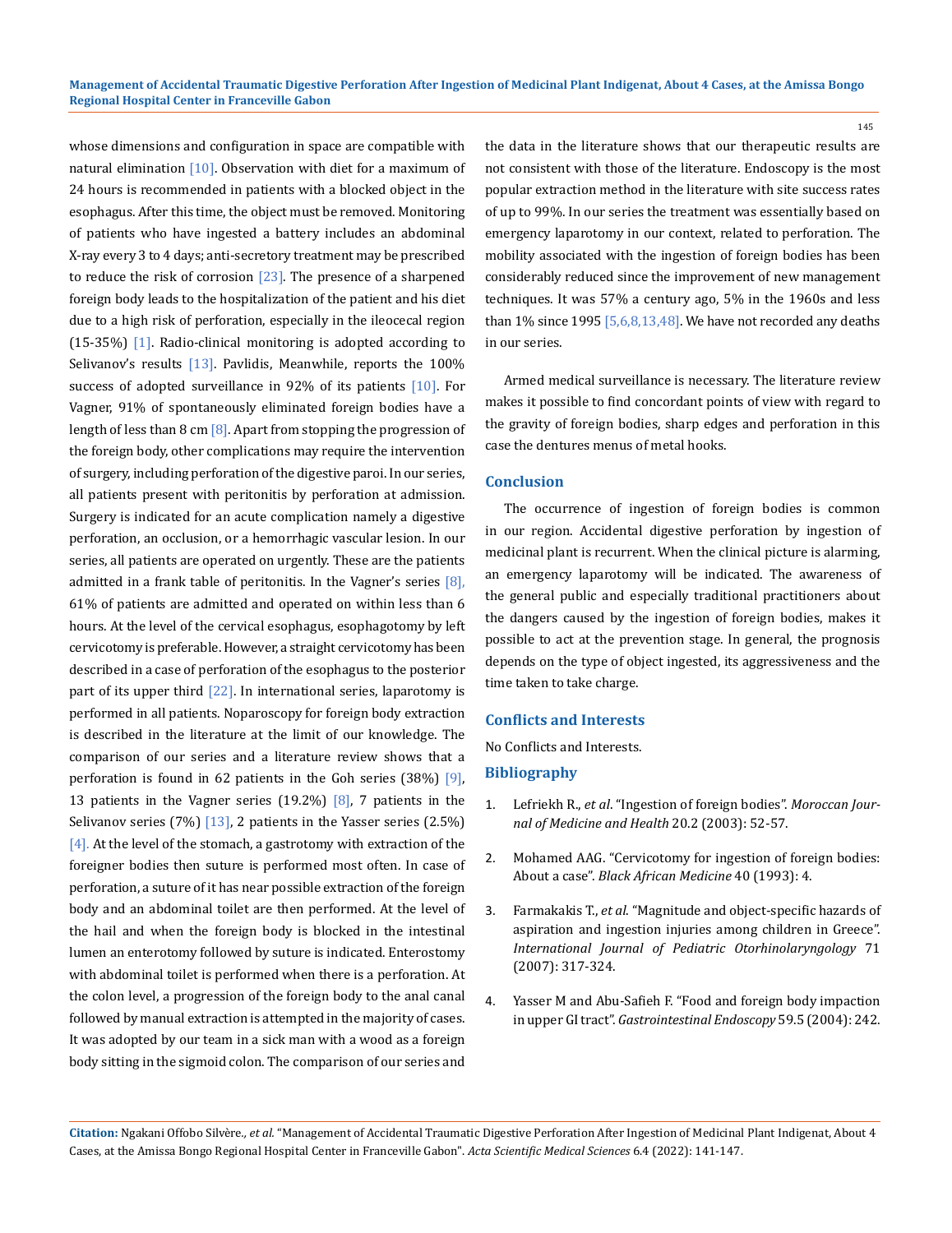#### **Management of Accidental Traumatic Digestive Perforation After Ingestion of Medicinal Plant Indigenat, About 4 Cases, at the Amissa Bongo Regional Hospital Center in Franceville Gabon**

- 5. Sahota A., *et al*[. "Foreign body ingestions: Characteristics and](https://pubmed.ncbi.nlm.nih.gov/19019363/)  [outcomes in a lower socioeconomic population".](https://pubmed.ncbi.nlm.nih.gov/19019363/) *Gastrointestinal Endoscopy* [63.5 \(2006\): 154.](https://pubmed.ncbi.nlm.nih.gov/19019363/)
- 6. Monat S., *et al*. "Management of foreign bodies of the upper digestive tract". *Hepato-gastroenterology* 8.3 (2001): 179-187.
- 7. Iseh K R., *et al*[. "Pharyngo-oesophageal foreign bodies: Impli](https://www.researchgate.net/publication/27788979_Pharyngo-oesophageal_Foreign_Bodies_Implications_for_Health_Care_Services_in_Nigeria)[cations for health care services in Nigeria".](https://www.researchgate.net/publication/27788979_Pharyngo-oesophageal_Foreign_Bodies_Implications_for_Health_Care_Services_in_Nigeria) *Annals of African Medicine* [5.1 \(2006\): 52-55.](https://www.researchgate.net/publication/27788979_Pharyngo-oesophageal_Foreign_Bodies_Implications_for_Health_Care_Services_in_Nigeria)
- 8. Vagner E A., *et al*. "Surgical policy in gastrointestinal tract foreign bodies". *Khirurgiia* 5 (1999): 24-28.
- 9. Goh B K., *et al*[. "Perforation of the gastrointestinal tract sec](https://pubmed.ncbi.nlm.nih.gov/16479337/)[ondary to ingestion of foreign bodies".](https://pubmed.ncbi.nlm.nih.gov/16479337/) *World Journal of Surgery* [30.3 \(2006\): 372-377.](https://pubmed.ncbi.nlm.nih.gov/16479337/)
- 10. Pavlidis TE., *et al*. "Management Of ingested foreign bodies: How justifiable is a waiting policy?" *The Internet Journal of Surgery* 9.1 (2007).
- 11. Letard JC. "Ingestion of foreign bodies". *Iléus* 20 (2003): 13-15.
- 12. Selivanov V., *et al*[. "Management of foreign body ingestion](https://www.ncbi.nlm.nih.gov/pmc/articles/PMC1353331/)*". Annales Surgery* [199.2 \(1984\): 187-191.](https://www.ncbi.nlm.nih.gov/pmc/articles/PMC1353331/)
- 13. Zhao-Shen L., *et al*[. "Endoscopic management of foreign bodies](https://pubmed.ncbi.nlm.nih.gov/16996336/)  [in the upper-GI tract: experience with 1088 cases in China".](https://pubmed.ncbi.nlm.nih.gov/16996336/)  *[Gastrointestinal Endoscopy](https://pubmed.ncbi.nlm.nih.gov/16996336/)* 64.4 (2006): 485-492.
- 14. Falandry L and Thery Y. "Intragastric foreign bodies, about an insolit observation". 32.1 (1995): 45-48.
- 15. Ben Rejeb A., *et al*. "Intestinal perforation by a fish stop, about an observation with literature review". *Annales de Chirurgie* 47.1 (1993): 68-70.
- 16. Ehua Somian F., *et al*. "Fish stop peritonitis: Literature review, pathogenetic discussion". *Clinic* (1998): 1914.
- 17. Anselmi E H., *et al*. "Intestinal perforation caused by magnetic toys". *Journal of Pediatric Surgery* 42 (2007): 13-16.
- 18. Nui A., *et al*[. "An intestinal volvulus caused by multiple magnet](https://pubmed.ncbi.nlm.nih.gov/16150334/)  [ingestion: an unexpected risk in children".](https://pubmed.ncbi.nlm.nih.gov/16150334/) *Journal of Pediatric Surgery* [40 \(2005\): 9-11.](https://pubmed.ncbi.nlm.nih.gov/16150334/)
- 19. Schober W., *et al*[. "Uncommon case of a foreign body ingestion](https://www.semanticscholar.org/paper/Uncommon-case-of-a-foreign-body-ingestion-with-in-a-Sch%C3%B6ber-Erdtmann/211adb5d6daa91437fab82fee4325c4656cd1c9c)  [with consecutive small-bowel obstruction in a child".](https://www.semanticscholar.org/paper/Uncommon-case-of-a-foreign-body-ingestion-with-in-a-Sch%C3%B6ber-Erdtmann/211adb5d6daa91437fab82fee4325c4656cd1c9c) *Europe[an Journal of Pediatric Surgery](https://www.semanticscholar.org/paper/Uncommon-case-of-a-foreign-body-ingestion-with-in-a-Sch%C3%B6ber-Erdtmann/211adb5d6daa91437fab82fee4325c4656cd1c9c)* 14 (2004): 279-282.
- 20. Tupesis J P., *et al*[. "A penny for your thoughts: Small bowel ob](https://read.qxmd.com/read/15388210/a-penny-for-your-thoughts-small-bowel-obstruction-secondary-to-coin-ingestion)[struction secondary to coin ingestion".](https://read.qxmd.com/read/15388210/a-penny-for-your-thoughts-small-bowel-obstruction-secondary-to-coin-ingestion) *The Journal of Emergency Medicine* [27.3 \(2004\): 249-252.](https://read.qxmd.com/read/15388210/a-penny-for-your-thoughts-small-bowel-obstruction-secondary-to-coin-ingestion)
- 21. Vincent B., *et al*. "Strategy for the management of patients who have voluntarily ingested razor blades". About eight cases". *Emergencies* XVI (1997): 38-41.
- 22. Aanoun N. "Foreign bodies of the esophagus: About 8 cases". *Medical Thesis* (2004): 292.
- 23. [Webb Wa. "Management of foreign bodies of the upper gas](https://pubmed.ncbi.nlm.nih.gov/7698623/)trointestinal tract: Update". *[Gastrointestinal Endoscopy](https://pubmed.ncbi.nlm.nih.gov/7698623/)* 41 [\(1995\): 39-51.](https://pubmed.ncbi.nlm.nih.gov/7698623/)
- 24. Reilly J., *et al*[. "Pediatric aerodigestive foreign body injuries](https://pubmed.ncbi.nlm.nih.gov/9001259/)  [are compilations related to timeliness of diagnosis".](https://pubmed.ncbi.nlm.nih.gov/9001259/) *Laryngoscope* [107 \(1997\): 17-20.](https://pubmed.ncbi.nlm.nih.gov/9001259/)
- 25. Mc Pherson RI., *et al*[. "Esophageal foreign bodies in children:](https://pubmed.ncbi.nlm.nih.gov/8610574/)  [diagnosis, treatment, and complications".](https://pubmed.ncbi.nlm.nih.gov/8610574/) *American Journal of Roentgenology* [166 \(1996\): 919-924.](https://pubmed.ncbi.nlm.nih.gov/8610574/)
- 26. Ngeow WC. "Ingested denture". *British Dental Journal* 191.8 (2001): 418.
- 27. Hunt I., *et al*[. "Aortoesophageal perforation following ingestion](https://pubmed.ncbi.nlm.nih.gov/17346984/)  [of razorblades with massive haemothorax".](https://pubmed.ncbi.nlm.nih.gov/17346984/) *European Journal [of Cardio-thoracic Surgery](https://pubmed.ncbi.nlm.nih.gov/17346984/)* 31 (2007): 946-948.
- 28. Stirnemann J., *et al*. "A deadly fishbone". *The Journal of Internal Medicine* 27 (2006): 561-562.
- 29. Laugel V., *et al*. "Accidental ingestion of button battery". *Archives of Pediatrics* 6 (1999): 1231-1235.
- 30. Bernad B., *et al*. "Jejunal perforation by fish stop diagnosed by abdominal computed tomography: about two cases". *Annals of Surgery* 130 (2005): 636-639.
- 31. [Tsui BCH and Mossey J. "Ocult liver abscess following lineally](https://www.hindawi.com/journals/cjgh/1997/815876/)  [unsuspected ingestion of foreign bodies".](https://www.hindawi.com/journals/cjgh/1997/815876/) *Hepatology* 11.5 [\(1997\): 445-448.](https://www.hindawi.com/journals/cjgh/1997/815876/)
- 32. Bocquet N., *et al*. "Hematemesis in an 11-month-old child: a rare mode of revelation of an intragastric foreign body". *Pediatric Archives* 12 (2005): 424-426.
- 33. Cossavella D., *et al*. "Intestinal perforation caused by a toothpick". *Minerva Chirurgica* 53.3 (1998): 219-22

**Citation:** Ngakani Offobo Silvère*., et al.* "Management of Accidental Traumatic Digestive Perforation After Ingestion of Medicinal Plant Indigenat, About 4 Cases, at the Amissa Bongo Regional Hospital Center in Franceville Gabon". *Acta Scientific Medical Sciences* 6.4 (2022): 141-147.